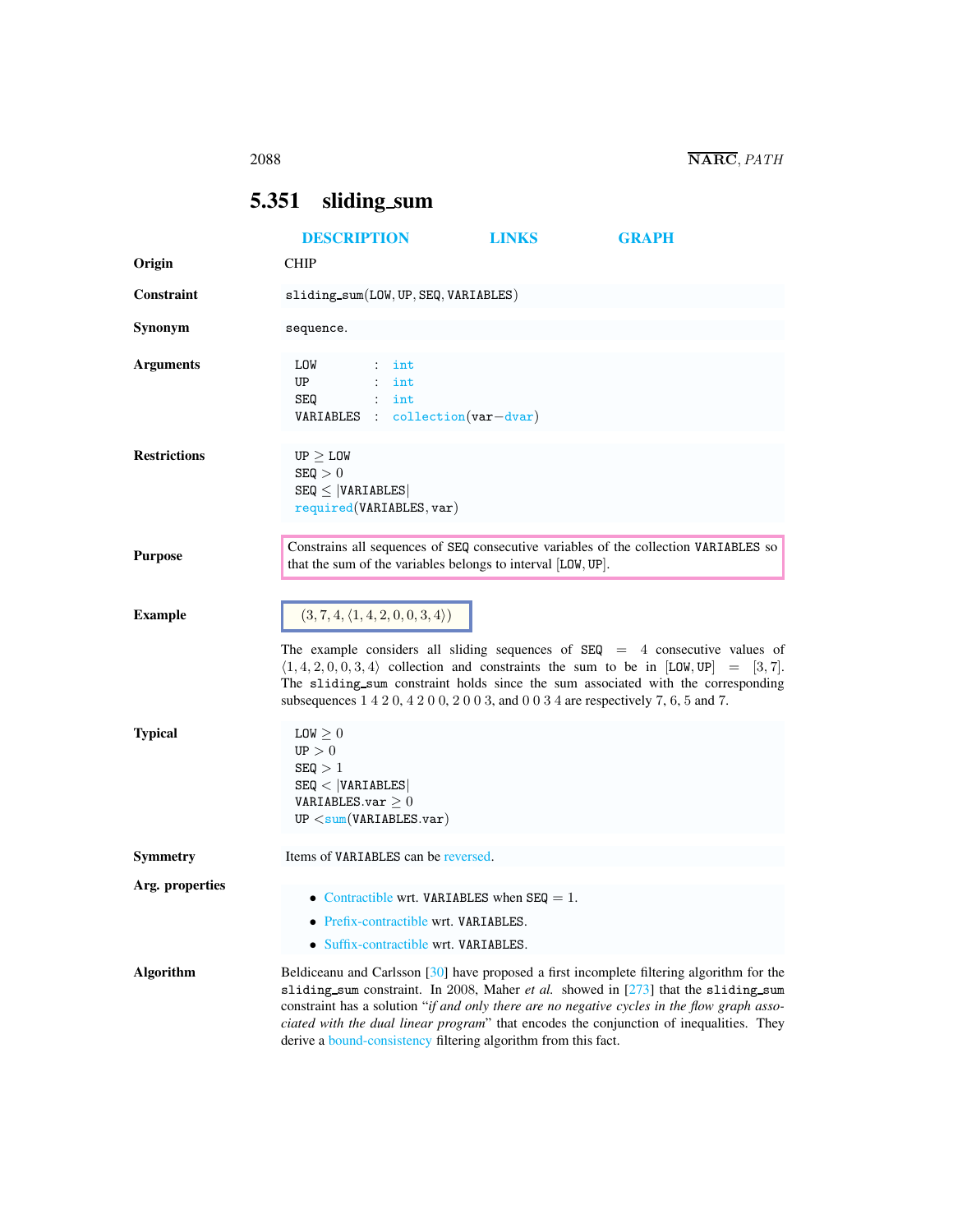# <sup>20000128</sup> 2089

<span id="page-1-0"></span>

| <b>Systems</b>  | sliding sum<br>in MiniZinc.                                                               |  |  |
|-----------------|-------------------------------------------------------------------------------------------|--|--|
| See also        | <b>common keyword:</b> sliding_distribution (sliding sequence constraint).                |  |  |
|                 | part of system of constraints: sum_ctr.                                                   |  |  |
|                 | soft variant: relaxed_sliding_sum.                                                        |  |  |
|                 | used in graph description: sum_ctr.                                                       |  |  |
| <b>Keywords</b> | characteristic of a constraint: hypergraph, sum.                                          |  |  |
|                 | <b>combinatorial object:</b> sequence.                                                    |  |  |
|                 | <b>constraint type:</b> decomposition, sliding sequence constraint system of constraints. |  |  |
|                 | <b>filtering:</b> linear programming, flow, bound-consistency.                            |  |  |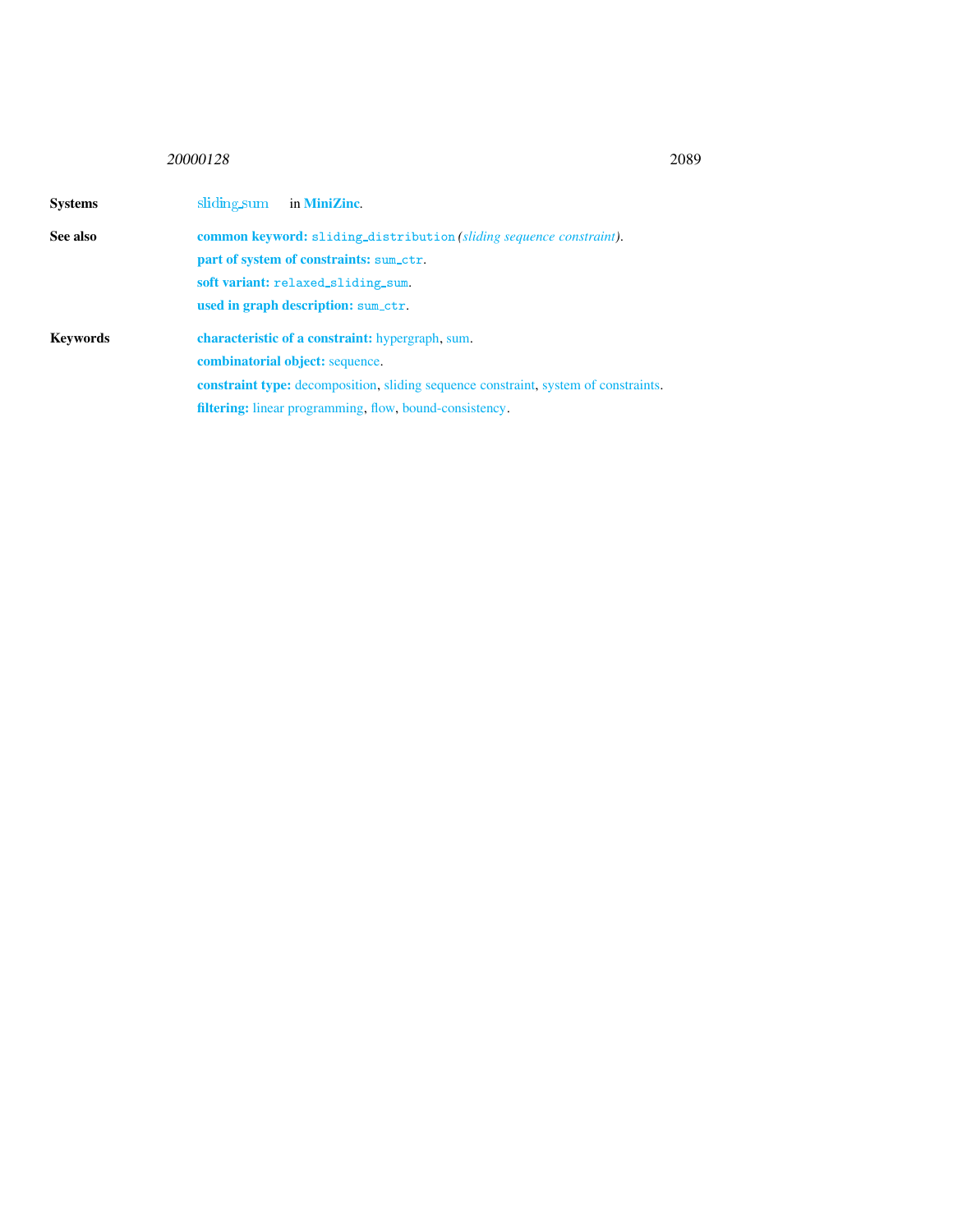<span id="page-2-0"></span>

| Arc input(s)        | VARIABLES                                                                              |
|---------------------|----------------------------------------------------------------------------------------|
| Arc generator       | $PATH \rightarrow$ collection                                                          |
| Arc arity           | SEQ                                                                                    |
| Arc constraint(s)   | $\bullet$ sum_ctr(collection, $>$ , LOW)<br>$\bullet$ sum_ctr(collection, $\leq$ , UP) |
| Graph property(ies) | $NARC =  VARIABLES  - SEQ + 1$                                                         |

Graph model We use sum\_ctr as an arc constraint. sum\_ctr takes a collection of domain variables as its first argument.

> Parts (A) and (B) of Figure [5.687](#page-2-1) respectively show the initial and final graph associated with the Example slot. Since all arc constraints hold (i.e., because of the graph property  $\mathbf{NARC} = |\mathbf{VARIABLES}| - \mathbf{SEQ} + 1$ ) the final graph corresponds to the initial graph.



<span id="page-2-1"></span>Figure 5.687: (A) Initial and (B) final graph of the sliding sum $(3, 7, 4, \langle 1, 4, 2, 0, 0, 3, 4 \rangle)$  constraint of the Example slot where each ellipse represents an hyperedge involving  $SEQ = 4$  vertices (e.g., the first ellipse represents the constraint  $1 + 4 + 2 + 0 \in [3, 7]$ 

Signature Since we use the *PATH* arc generator with an arity of SEQ on the items of the VARIABLES collection, the expression  $|VARTABLES| - SEQ + 1$  corresponds to the maximum number of arcs of the final graph. Therefore we can rewrite the graph property  $NARC =$  $|VARTABLES| - SEQ + 1$  to  $NARC \ge |VARIABLES| - SEQ + 1$  and simplify  $\overline{NARC}$  to NARC.